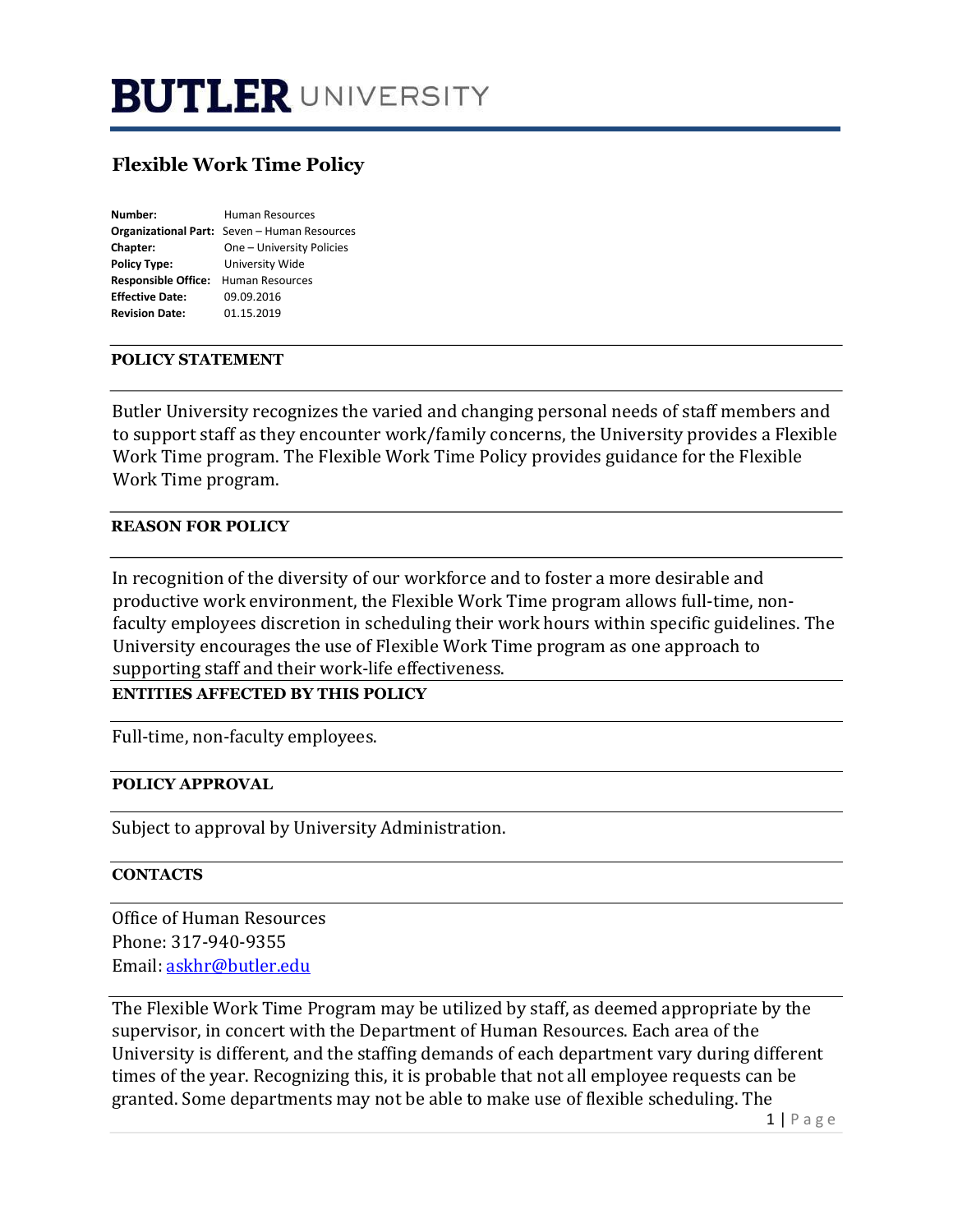University, however, encourages its deans, department heads, managers and supervisors to make a reasonable effort to accommodate as many requests as practicable. Approval depends upon many factors including, but not limited to:

- The operational needs of the department;
- The demands placed on the employee;
- Adequate staff coverage during "normal business hours";
- The employee having sufficient assigned work which can be completed beyond normal business hours;
- The employee being able to work without supervision.

Any approval of a Flexible Work Time request is subject to the support of the employee's supervisor and the divisional vice president/dean/department head. Granting a Flexible Work Time request to any employee does not insure an indefinite arrangement. Requests must be:

- Renewed every six (6) months;
- Include a start and end date;
- Reviewed if there is a change in the employee's supervisor

Any arrangement may be modified or revoked at any time as the needs of the department or the employee changes. Where feasible, at least 10 business days must be provided by the supervisor and/or employee for any modifications or revocations. Given the lead time in planning possible flexible work time requests employees are encouraged to plan ahead and work around scheduled university closures for observance of holidays.

Individual departments may implement a flexible work schedule, subject to the following conditions:

- Employees wishing to utilize the flexible scheduling program must present plans to their supervisors in writing. The written request must be made no less than two weeks in advance of the request to give the supervisor/department proper time to review the request.
- A new employee must complete his/her 90 day introductory period before requesting flexible scheduling (except where stated otherwise in defined options of the program).
- The schedule is subject to the written approval of the dean/department head/supervisor.
- Flex-Time hours may be scheduled between 7:00 a.m. and 6:30 p.m. Schedules outside of these times will be rare, but depending on the department's need this may be feasible with approval of the appropriate senior administrator and Human Resources.
- Employees may be granted only one Flexible Work Time option at a time.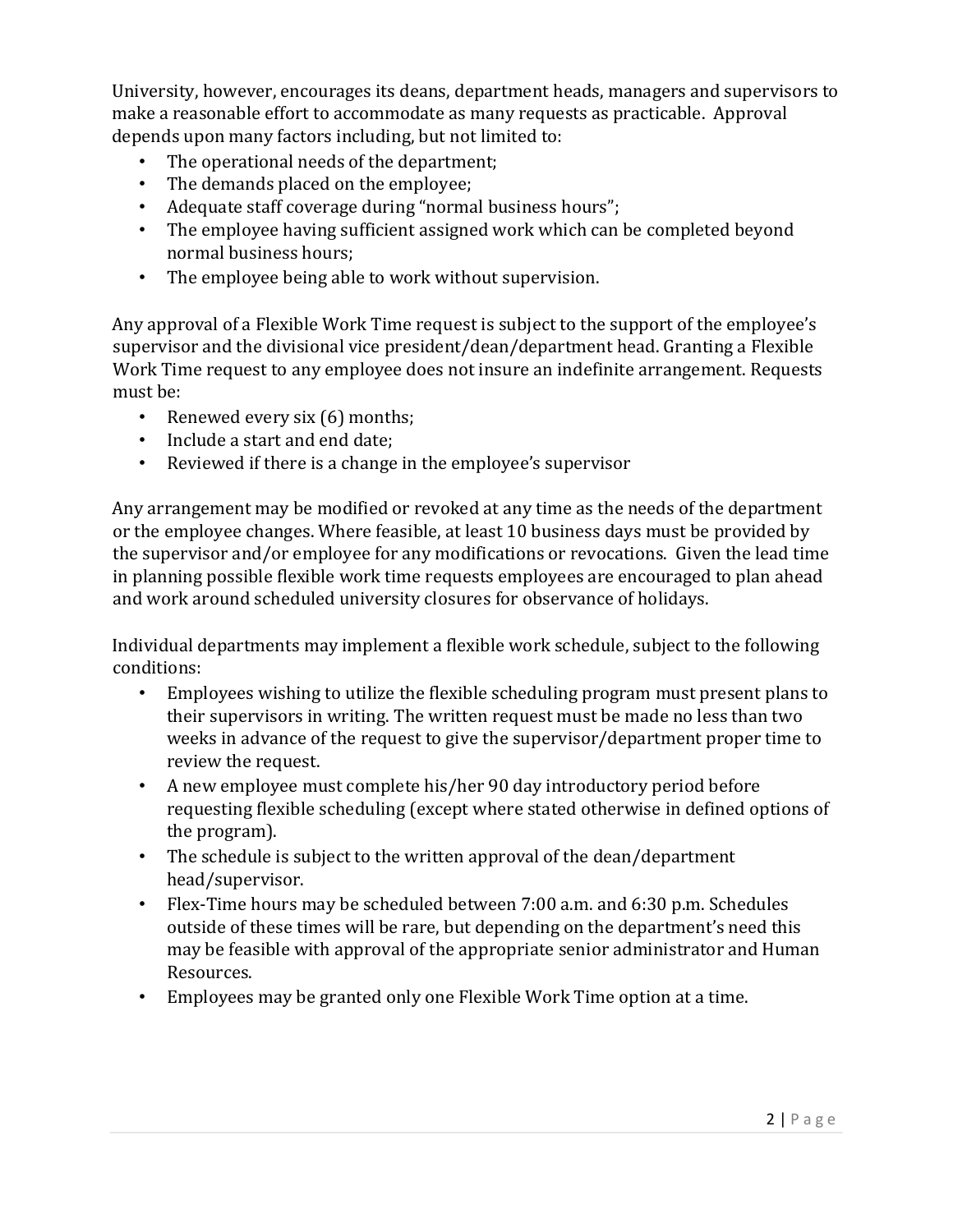#### **DEFINITIONS**

**Normal Business Hours:** The University and its administrative offices are open to the public for business from 8:30 a.m. to 5:00 p.m., Monday through Friday. The regular work day for office staff is 7.5 hours, Monday through Friday with one hour for lunch; a total of 37.5 hours each week. Departments on a 40 hour per week work schedule and multiple work shifts such as Construction, Maintenance, Building Services Departments and the Butler University Police Department (BUPD) have different work hours and time periods for lunch. Flextime schedules, if operationally feasible, are determined by each department. It should be understood that each division of Butler University may have different standard work days and weeks based upon the type of service they provide.

**Compressed Work Week:** Compressed Work Week is a possible available option to all employees. This option permits full-time employees to work the equivalent of a regular work week in fewer than five days. In the instance when the employee wishes to use vacation, personal or sick time within the week, the number of hours that would have been worked in the day will be charged against the appropriate bank (sick, vacation, or personal).

Example: Normal business hours are 8:30am to 5:00pm Monday – Friday (37.50 hours per week). Employee's compressed work week schedule is 7:30am to 6:00pm Monday – Thursday (37.50 hours per week). Employee normally works a 10 hour day on Mondays. The employee requests a Monday off to use sick time and 10 hours would be charged to the employee's available sick balance.

**Flex-Time:** Flextime is a possible option to all employees. This option permits variations in an employee's starting and departure times, but does not change the total number of hours worked in a week.

Example: Normal business hours are 8:30am to 5:00pm Monday – Friday (37.50 hours per week). Employee's flex-time schedule is 7:30am to 4:00pm Monday – Friday (37.50 hours per week). Employee works the same number of hours in a work week over five days with adjusted start and stop times.

**Flexible Work Week:** Flexible Work Week is a possible option available to all employees. This option permits employees to work the equivalent of a two week work period (75 hours) in an uneven variation of the two week period. The employee would work 40 hours in week one and 35 hours in week two. The use of this option is only applicable to two consecutive weeks. The first week must be the longer week of 40 hours and the second week must be the 35 hour week. Non-exempt employees may not exceed 40 hours in one week. If more than 40 hours are worked in the first week, the employee will revert to the normal 37.5 hour week for the second week. If approved the employee and supervisor must contact payroll to understand the proper way to record time.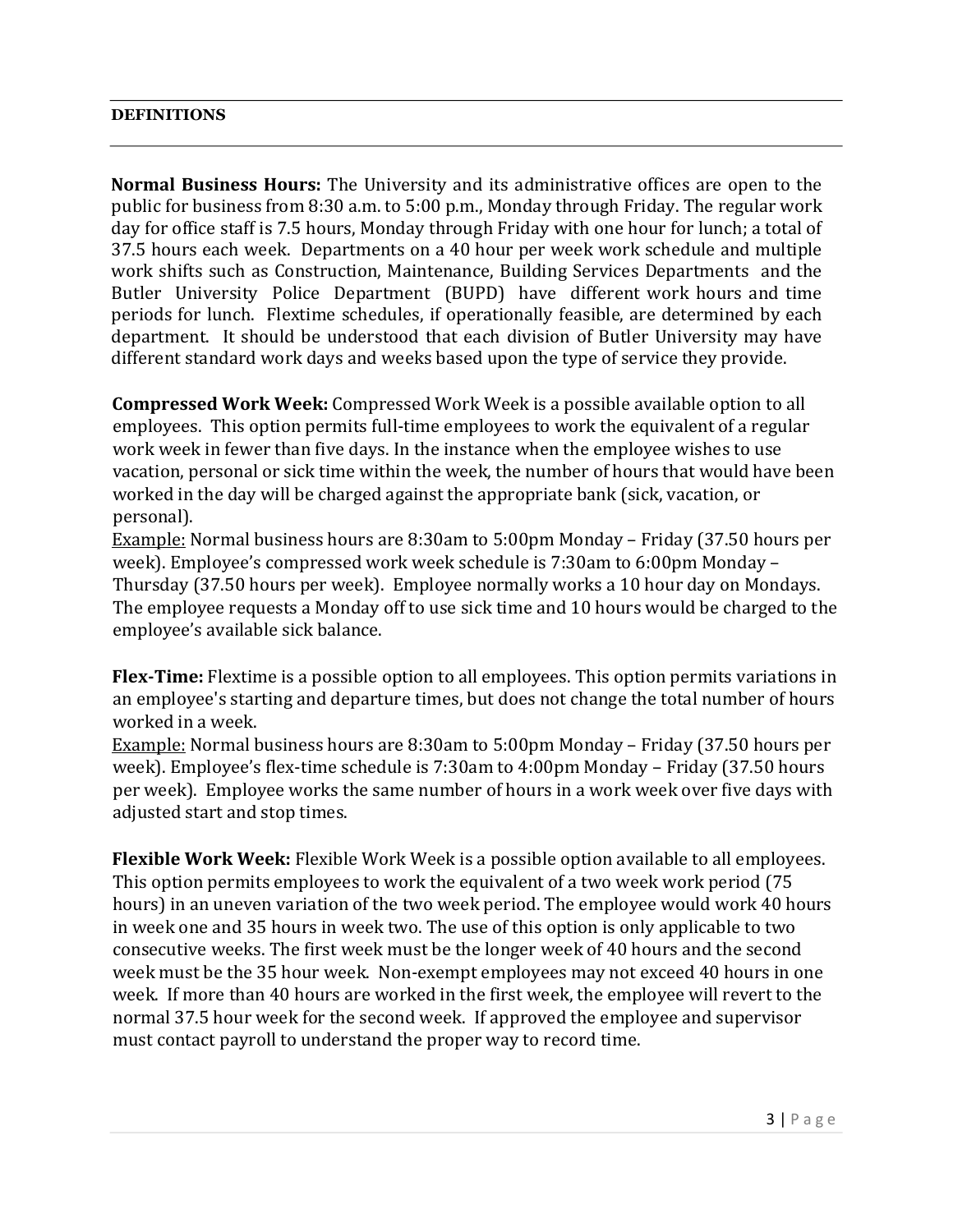**Telework:** Telework is a possible telecommuting option available to exempt employees. This option permits employees to work up to one full work day (7.5 hours) in an alternate location, outside of the employee's office (home, business travel, etc.) The employee must be employed for a minimum of 12 months of continuous, regular employment and must have exhibited above-average performance, in accordance with Butler's performance appraisal process.

Here are questions supervisors should consider when reviewing a telework request from their employee. Please work with your HR Consultant should you have additional questions or concerns.

- 1. Does the proposed schedule of on-campus and off-campus work meet business needs?
- 2. Is the alternative work site appropriate for the business purpose?
- 3. Are necessary supplies, equipment or services to be provided by the University at the teleworking site?
- 4. Are there supplies, equipment or services that are the responsibility of the employee and not provided by the University?
- 5. How will the department ensure appropriate supervision of the teleworking employee while working off campus?

Any telecommuting arrangement made will be on a trial basis for the first three months, and may be discontinued, at will, at any time at the request of either the telecommuter or the organization. Consistent with Butler's expectations of information security for employees working at the office, telecommuting employees will be expected to ensure the protection of proprietary company and customer information accessible from their alternate location. This option is not an alternative for FMLA or any other leave of absence due to medical reasons. Employees must have proper equipment and proper access to perform job duties at the offsite location.

**Flexible Work Time and University Holidays:** When a University holiday occurs, all regularly scheduled full-time employees receive the benefit whether scheduled to work that day or not. (Unless otherwise stated in a particular flex option.) Depending on a division's regular hours, full-time employees are scheduled to work either a 37.5 hour or 40 hour work week. Therefore, a university holiday during a flexible work week, will count for either 7.5 hours (for a 37.5 hour work week) or 8.0 hours (for a 40 hour work week).

Employees who participate in a Flexible Work Time schedule have three options to ensure they will receive full weekly pay when a scheduled holiday may affect their pay.

- 1.) Move to the standard work week.
- 2.) Stay on the approved Flexible Work Time schedule and coordinate with your supervisor to develop a plan to make up any remaining work hours for the week.
- 3.) Stay on the approved Flexible Work Time schedule and use Vacation and/or PTO to make up the remaining work hours for the week.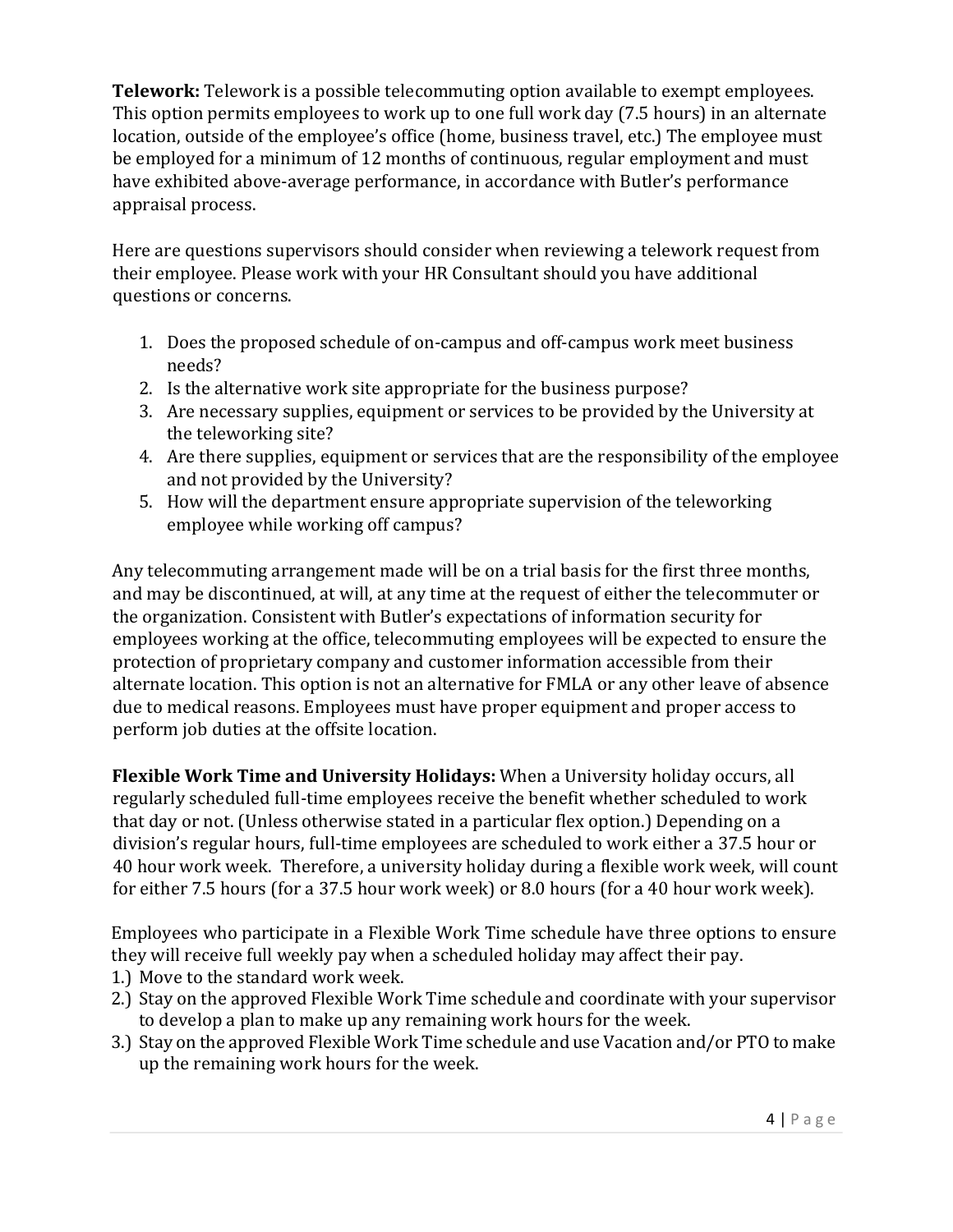Staff who work a Flexible Work Week are encouraged to plan ahead and schedule appointments around their schedule to maximize their benefit from Vacation, Sick, and PTO.

**Flexible Work Time and Unscheduled University Closing:** Should an unscheduled closing of the University fall on a flexible work schedule day, pay for that day will be for the number of hours scheduled. If no hours are scheduled, the employee is not due pay for that day. If the employee has a scheduled day off (i.e. vacation, personal day), the day will be charged against scheduled time off. Examples of unscheduled closing are severe weather, power outages, and early closings prior to a holiday. Employees who are absent on a day when the University closes early (whether on vacation, personal, sick time or not scheduled to work) do not receive time off at a later date or any other benefit as a result of an early closing.

## **Example**

| A staff member has not previously scheduled<br>Vacation / Personal Time off on a day when the<br>University is delayed until 10:30 AM. This staff<br>member works a pre-determined, flexible<br>schedule from 7:00 AM - 3:30 PM. This flexible<br>schedule has been approved by their supervisor<br>and is on file with HR. The University has an<br>unscheduled close from 8:30 AM - 10:30 AM. | The staff member records Unscheduled Close from<br>the start of their standard, pre-determined work day<br>to the time the University opens. The Staff member<br>records 3.5 hours of Unscheduled Close and 4.0<br>hours' time worked. |
|-------------------------------------------------------------------------------------------------------------------------------------------------------------------------------------------------------------------------------------------------------------------------------------------------------------------------------------------------------------------------------------------------|----------------------------------------------------------------------------------------------------------------------------------------------------------------------------------------------------------------------------------------|
|-------------------------------------------------------------------------------------------------------------------------------------------------------------------------------------------------------------------------------------------------------------------------------------------------------------------------------------------------------------------------------------------------|----------------------------------------------------------------------------------------------------------------------------------------------------------------------------------------------------------------------------------------|

### **PROCEDURES**

- 1. Eligible employees may request a flexible schedule by submitting the "Flexible Work Time" request form to his/her supervisor.
- 2. The written request must be made no less than two weeks in advance of the request to give the supervisor/department proper time to review the request.
- 3. The form must specify the proposed work schedule.
- 4. The form is to be reviewed by supervisor and department head/dean/vice president.
- 5. Once a decision is made, supervisors and department head/dean/vice president will sign the request form and indicate if approved or denied.
- 6. A copy of the form will be retained by the supervisor, a second copy of the form will be given to the employee, and a third copy of the form will be submitted to Human Resources for the employee's file.